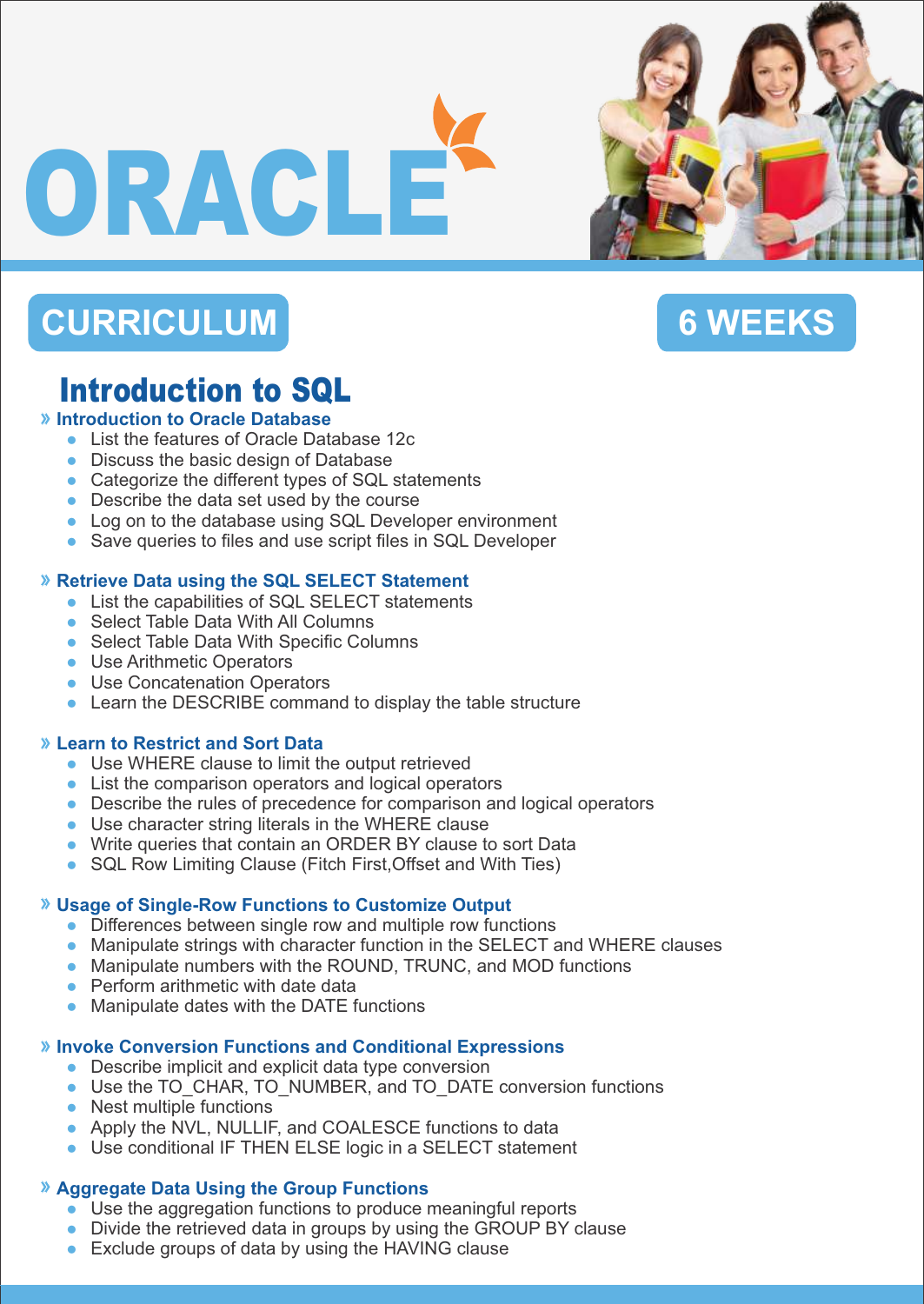### **Display Data From Multiple Tables Using Joins**

- Write SELECT statements to access data from more than one table
- View data that does not meet join condition by using outer joins
- Join a table to itself by using a self-join

### **Use Sub-queries to Solve Queries**

- Describe the types of problem that sub-queries can solve
- Define sub-queries
- List the types of sub-queries
- Write single-row and multiple-row sub-queries

### **The SET Operators**

- Describe the SET operators
- UNION and UNION ALL to Combine Result of Multiple Queries
- Use of INTERSECT
- Use of MINUS
- Control the order of rows returned

### **Data Manipulation Statements**

- Describe each DML statement
- $\bullet$  Insert rows into a table
- Change rows in a table by the UPDATE statement
- Delete rows from a table with the DELETE statement
- Save and discard changes with the COMMIT and ROLLBACK statements
- Explain read consistency

### **Use of DDL Statements to Create and Manage Tables**

- Create a simple table
- Alter and Truncate Table
- Drop Table and Concept of Recyclebin
- Stop Entry of Invalid Data Through CONSTRAINTS
- **Primary Key, Foreign Key**
- Not Null, Unique and Check Constraints

### **Other Schema Objects**

- Create a simple and complex view
- Retrieve data from views
- Create, maintain, and use sequences
- Create and maintain indexes
- Create private and public synonyms

# **Oracle Database 12C : Administration**

#### **Exploring the Oracle Database Architecture**

- **Oracle Database Architecture Overview**
- **Oracle Memory Architecture**
- **Oracle Process Architecture**
- **Oracle Storage Architecture**
- Logical and physical storage
- **In-Memory Column Store**

### **Installing your Oracle Software**

- Installation: System Requirements
- Oracle Universal Installer (OUI)
- **Installing Oracle Database Software**
- Silent Install
- **Using the DBCA to Create a Database**
- Using the DBCA to Delete a Database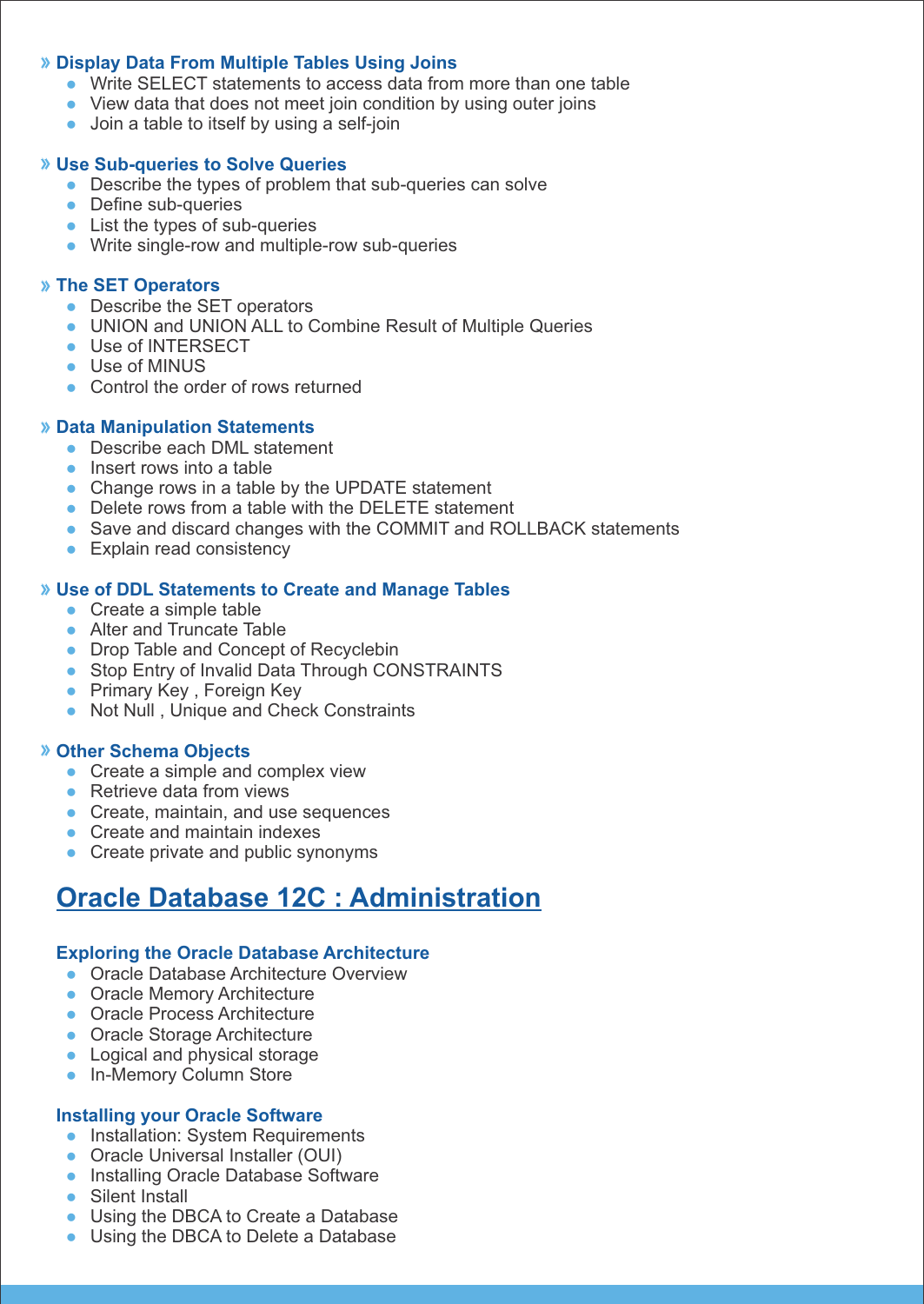### **Managing the Oracle Database Instance**

- Start and stop the Oracle database and components
- Modify database installation parameters
- Describe the stages of database startup
- Describe database shutdown options
- View the alert log
- Administering the DDL Log File
- Understanding the Debug Log File
- Access dynamic performance views

### **Configuring the Oracle Network Environment**

- **Oracle Net Services: Overview**
- **Oracle Net Listener: Overview**
- Naming Methods
- Using Oracle Net Manager
- **Using the Listener Control Utility**
- Use tnsping to test Oracle Net connectivity
- **Creating Database Link**
- Identify when to use shared servers and when to use dedicated servers

### **Managing Database Storage Structures**

- How Table Data Is Stored
- Anatomy of a Database Block
- Types of Tablespaces
- Creating Tablespaces (Smallfile & Bigfile)
- Removing Tablespaces
- Actions with Tablespaces
- Oracle Managed Files (OMF)

### **Administering User Security**

- **Database User Accounts**
- Predefined Administrative Accounts
- Creating and Granting Privileges
- Benefits of Roles
- **•** Predefined Roles
- Droping Users and Roles
- **Implementing Profiles for password Management**

### **Managing Data Concurrency**

- Data Concurrency
- Enqueue Mechanism
- Resolving Lock Conflicts
- **Deadlocks**

### **Backup and Recovery Concepts**

- Part of Your Job
- Statement Failure
- User Error
- Understanding Instance Recovery
- Phases of Instance Recovery
- Using the MTTR Advisor
- **Media Failure**
- Archive Log Files

### **Performing Database Backups**

- **Backup Solutions: Overview**
- Oracle Secure Backup
- **User-Managed Backup**
- Terminology
- Recovery Manager (RMAN)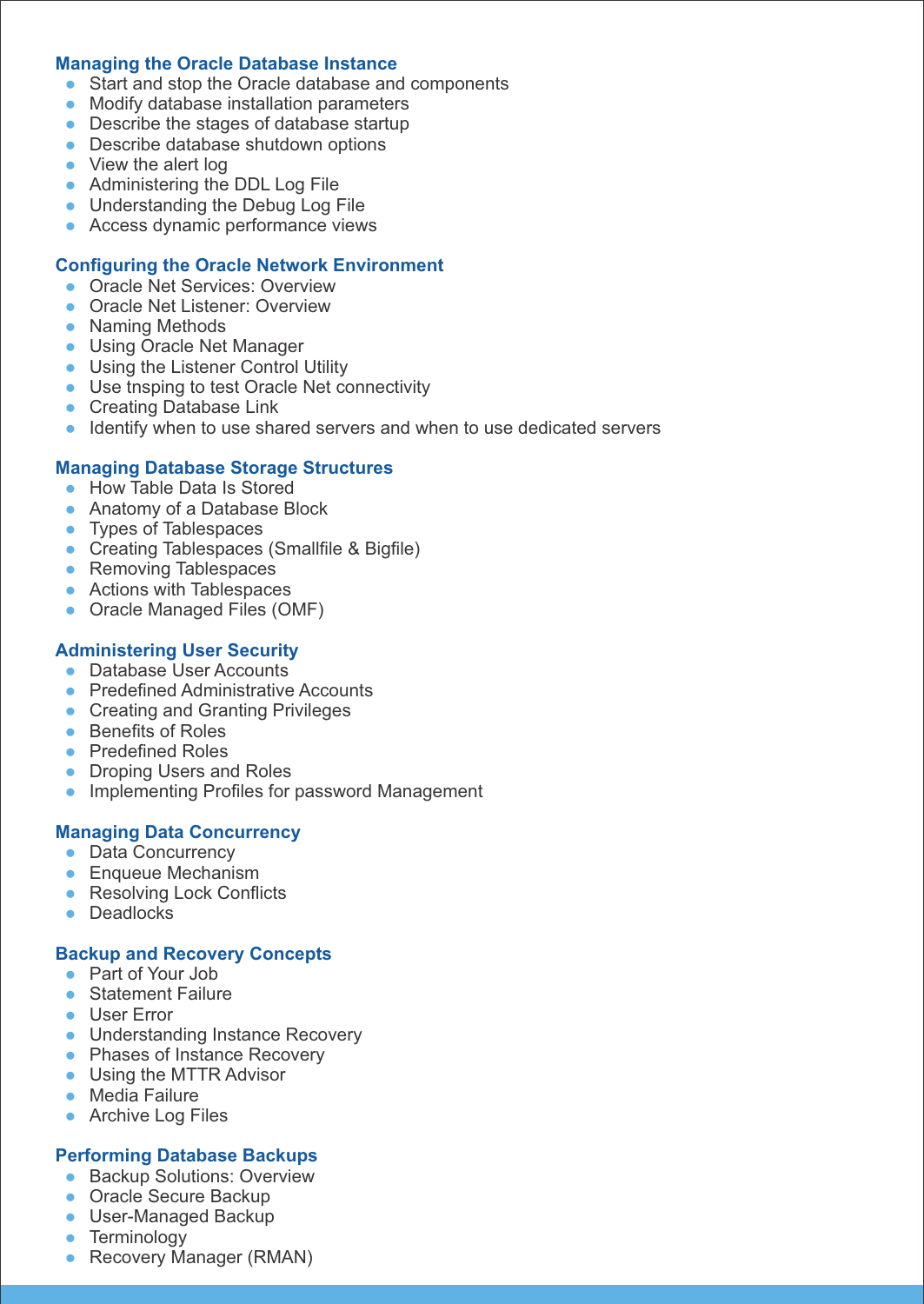- Configuring Backup Settings
- Backing Up the Control File to a Trace File
- Monitoring the Flash Recovery Area

#### **Performing Database Recovery**

- Loss of a Data File in NOARCHIVELOG Mode
- **Noncritical Recovery in ARCHIVELOG Mode**
- **Critical Recovery in ARCHIVELOG Mode**
- Loss of a Control File
- **Loss of a Redo Log File**

### **Moving Data**

- Describe ways to move data
- Create and use directory objects
- Use SQL\*Loader to move data
- Use external tables to move data
- **General architecture of Oracle Data Pump**
- **Use Data Pump export and import to move data**

# **Oracle Database 12C : Administration**

### **Introduction Of RMAN**

- Review of Oracle architecture
- **Oracle Data Protection Solutions**
- Advantages of Using RMAN
- Connecting to RMAN and a Target Database
- Connection types
- Oracle Secure Backup
- **Oracle Data Guard: Overview**
- **Oracle Maximum Availability Architecture**

### **Configuring for Recoverability**

- Purpose of Backup and Recovery, Typical Tasks and Terminology
- Using the Recovery Manager (RMAN)
- Configuring your Database for B&R Operations
- Configuring Archivelog Mode
- Configuring Backup Retention
- Configuring and Using a Flash Recovery Area (FRA)

### **Using the RMAN Recovery Catalog**

- RMAN Repository Data Storage
- Storing Information in the Recovery Catalog
- Reasons to Use a Recovery Catalog
- Creating the Recovery Catalog
- Recovery Catalog Resynchronization
- **Using RMAN Stored Scripts**
- **Writing, Executing and Maintaning Stored Scripts**
- Creating and Managing Virtual Private Catalog

### **Backup Strategies and Terminology**

- Backup Terminology
- Full and Incremental Backups
- **Incrementally Updated Disk Backups**
- Backing Up Read-Only Tablespaces
- Data Warehouse Backup and Recovery
- **Difference Between Backupset and Image Copy**

### **Performing and Improving Backup**

• RMAN Backup Types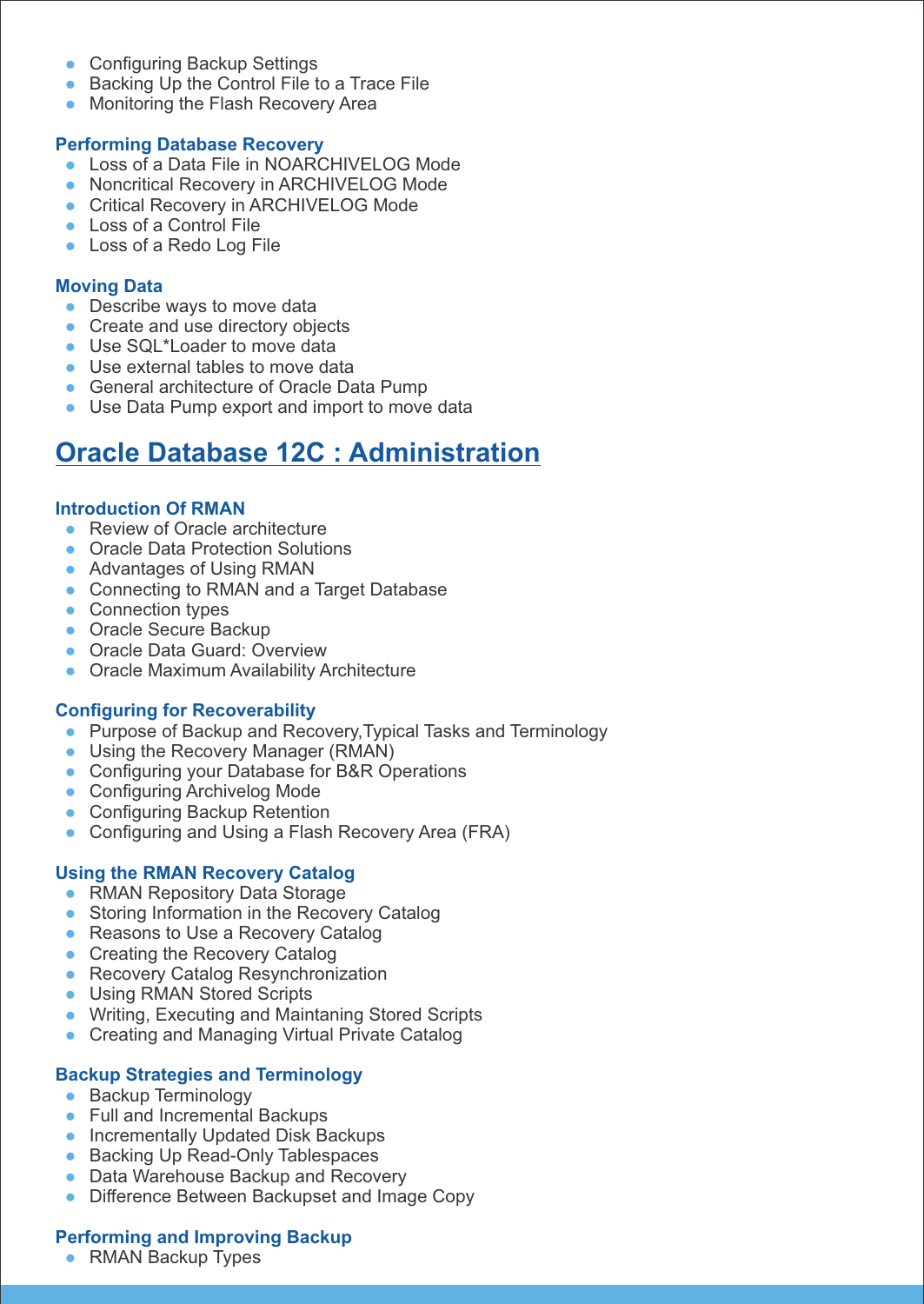- **Incrementally Updated Backups**
- **Maintaining Block Change Tracking File**
- **Oracle-Suggested Backup**
- Managing Backups: Cross-Checking and Deleting
- **Using RMAN Backup Compression**
- **Configuring Backup and Restore for Very Large Files**
- Creating Backups of Backup Sets
- **Backing up Controlfile, Archivefile and Spfile**
- Cataloging Additional Backup Files

### **Using RMAN-Encrypted Backups**

- Comparing OSB and RMAN Encryption
- What Is TDE?
- Configuring RMAN Encryption
- Creating RMAN-Encrypted Backups
- Restoring Encrypted Backups

### **Restore and Recovery Task**

- Restoring and Recovering
- Causes of File Loss
- **Automatic Tempfile Recovery**
- Recovering from the Loss of a Redo Log Group
- Recovering from a Lost Index Tablespace
- Re-creating a Password Authentication File
- Complete and Incomplete Recovery
- Other Recovery Operations

### **Using RMAN to Perform Recovery**

- Complete Recovery after Loss of a Critical or Noncritical Data File
- Recovering Image Copies and Switching Files
- Restore and Recovery of a Database in NOARCHIVELOG Mode
- Incomplete Recovery
- **Performing Recovery with a Backup Control File**
- Restoring from Autobackup: Server Parameter File and Control File
- Restoring and Recovering the Database on a New Host

### **Monitoring and Tuning RMAN**

- Monitoring RMAN Jobs
- Using the DEBUG Option
- **Balance Between Speed of Backup Versus Speed of Recovery**
- RMAN Multiplexing
- Setting LARGE\_POOL\_SIZE
- Synchronous and Asynchronous I/O
- **Explaining Performance Impact of MAXPIECESIZE,**
- **FILESPERSET, MAXOPENFILES and BACKUP DURATION**

### **Diagnosing the Database**

- Data Recovery Advisor (DRA)
- Block Corruption
- Automatic Diagnostic Repository (ADR)
- Health Monitor
- The ADR Command-Line Tool, ADRCI

### **Using Flashback Technology I**

- Flashback Technology: Overview and Setup
- **Using Flashback Technology to Query Data**
- Flashback Version Query
- Flashback Table
- **Flashback Transaction Query**
- Flashback drop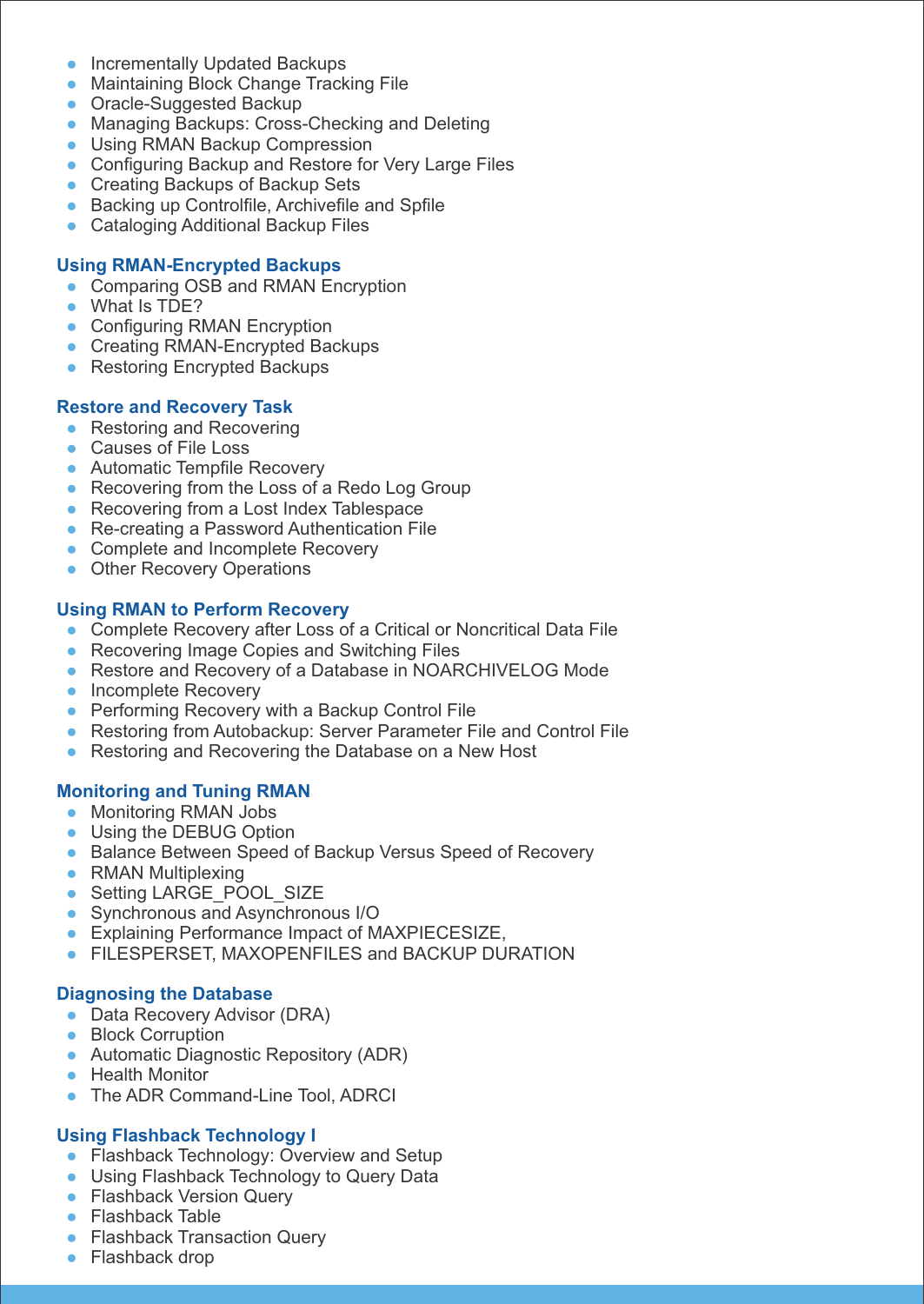### **Performing Flashback Database**

- **Configuring Flashback Database**
- **Performing Flashback Database Operations**
- **Monitoring Flashback Database**
- **Performing Flashback Transaction Backout**
- **Performing Flashback Data Archive**

### **Transporting Data**

- **Transporting Data Across Platforms**
- Transporting a Tablespace with Image Copies
- Using the RMAN CONVERT Command
- **Database Transportation Procedure**
- Database Transport with Backup Sets
- **Transporting Inconsistent Tablespaces**

### **Performing Point-in-Time Recovery**

- When to Use TSPITR
- PITR Terminology
- Tablespace Point-in-Time Recovery: Architecture
- Performing RMAN TSPITR
- **Performing Fully Automated TSPITR**
- **Troubleshooting RMAN TSPITR**

### **Duplicating a Database**

- Choosing Database Duplication Techniques
- "Push" Versus "Pull" Methods of Duplication
- Duplicating a Database with a Target Connection
- Duplicating a Database with Recovery Catalog Without Target Connection
- Duplicating a Database Without Recovery Catalog or Target Connection
- Creating a Backup-Based Duplicate Database
- Understanding the RMAN Duplication Operation
- Using Additional DUPLICATE Command Options

### **Basics of Multitenant Container Database and Pluggable Databases**

- New Multitenant Architecture: Benefits
- Oracle Container Database
- Separating SYSTEM and User Data
- Provisioning a Pluggable Database
- **Multitenant Container Database Architecture**
- Common and Local Users
- **Common and Local Privileges and Roles**
- Shared and Non-shared Objects

### **Creating a Multitenant CDB and PDB**

- Steps to Create a Multitenant Container Database
- Data Dictionary Views: DBA xxx
- Data Dictionary Views: CDB xxx
- **EM Cloud Control: Summary**
- Creating A Plugable Database
- Plug a Non-CDB into CDB
- Clone PDBs: Using SQL Developer
- Plug Unplugged PDB into CDB

### **Managing a Multitenant CDB and PDB**

- **Connection with SQL\*Developer**
- **Creating Services**
- Mounting and Opening CDB
- Opening and closing PDB
- Shutting Down a CDB Instance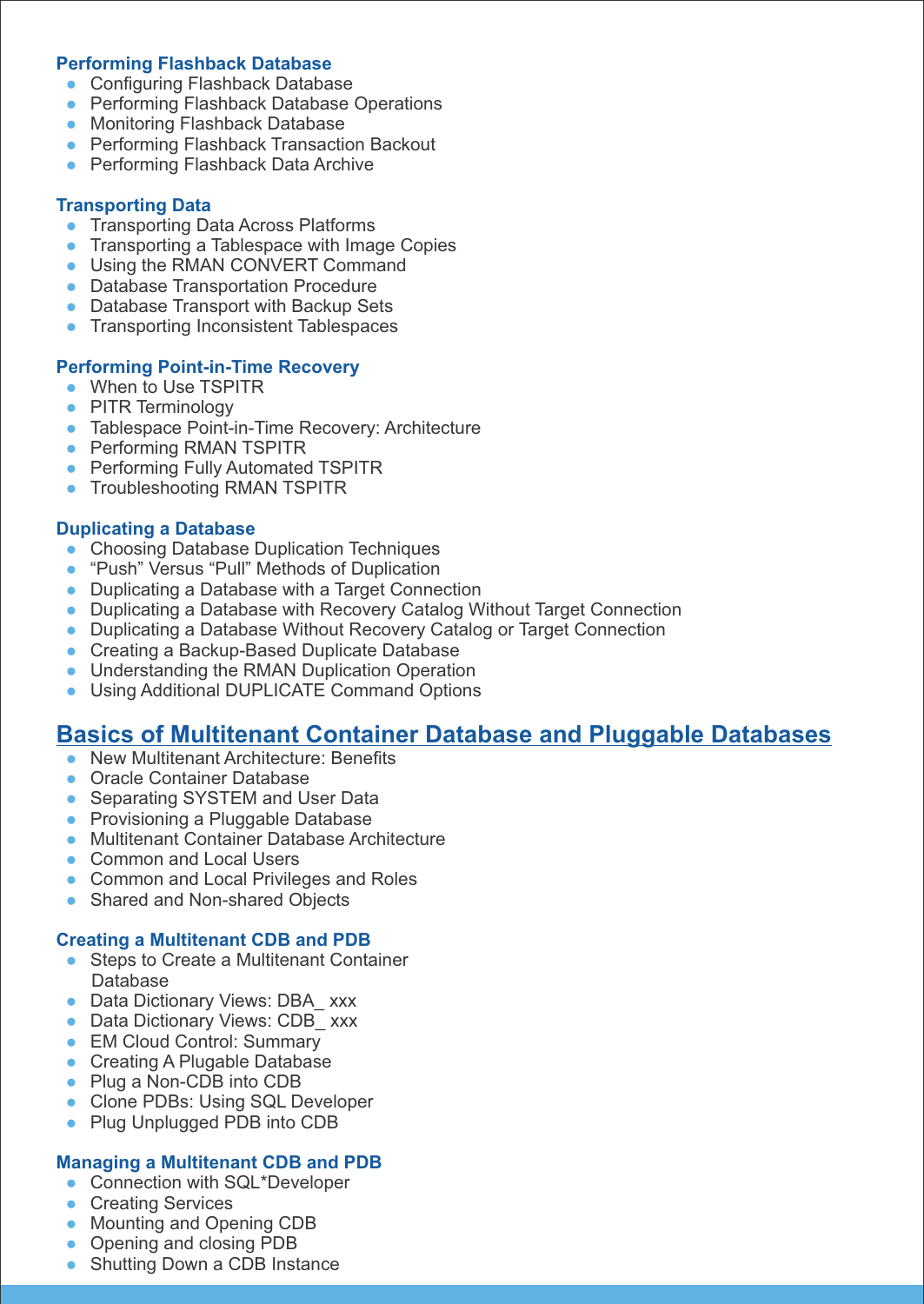- Modifying a PDB Settings
- Using ALTER SYSTEM Statement on PDB

### **Managing Tablespace in CDB and PDB**

- Tablespaces in PDBs
- Creating Permanent Tablespaces in a CDB
- **Assigning Default Tablespaces**
- **Creating Local Temporary Tablespaces**
- **Assigning Default Temporary Tablespaces**

### **Managing Security in CDB and PDBs**

- **Users, Roles, and Privileges**
- **Local User and Common User**
- Local and Common Schema
- **Granting Common and Local Roles to Users**
- **Enabling Common Users to Access Data in Specific PDBs**
- **Creating Common and Local Profiles**

### **Backup, Recovery, Flashback CDB and PDBs**

- CDB Backup: Whole or Partial CDB Backup
- PDB Backup: Whole or Partial PDB Backup
- Medial Failure : Datafile, Controlfile and Redolog files
- Media Failure: PITR
- Flashback CDB
- Duplicating Pluggable Databases
- New Data Dictionary View and Column

### **Performance**

- Sizing the CDB
- Testing the Estimates
- Allocating Resources in the CDB
- Tuning CDB Memory
- **Limiting PGA Usage**
- AWR SQL Reports
- Use of Other Advisors

#### **Miscellaneous**

- Using Oracle Data Pump with PDBs
- Full Transportable Export/Import
- **Transporting a Database Over the Network**
- Using SQL\*Loader with PDBs
- Auditing Actions in a CDB and PDBs
- Securing Data with Transparent Data Encryption
- Using Xstreams with a CDB and PDB
- Scheduling Operations in a PDB

# Oracle Database Program with PL/SQL

### **Introduction to PL/SQL**

- Overview of PL/SQL
- **IDENTIFY THE BENEFITS OF PL/SQL Subprograms**
- **Overview of the types of PL/SQL blocks**
- Create a Simple Anonymous Block
- How to generate output from a PL/SQL Block?

### **Declare PL/SQL Identifiers**

- List the different Types of Identifiers in a PL/SQL subprogram
- Usage of the Declarative Section to Define Identifiers
- Use variables to store data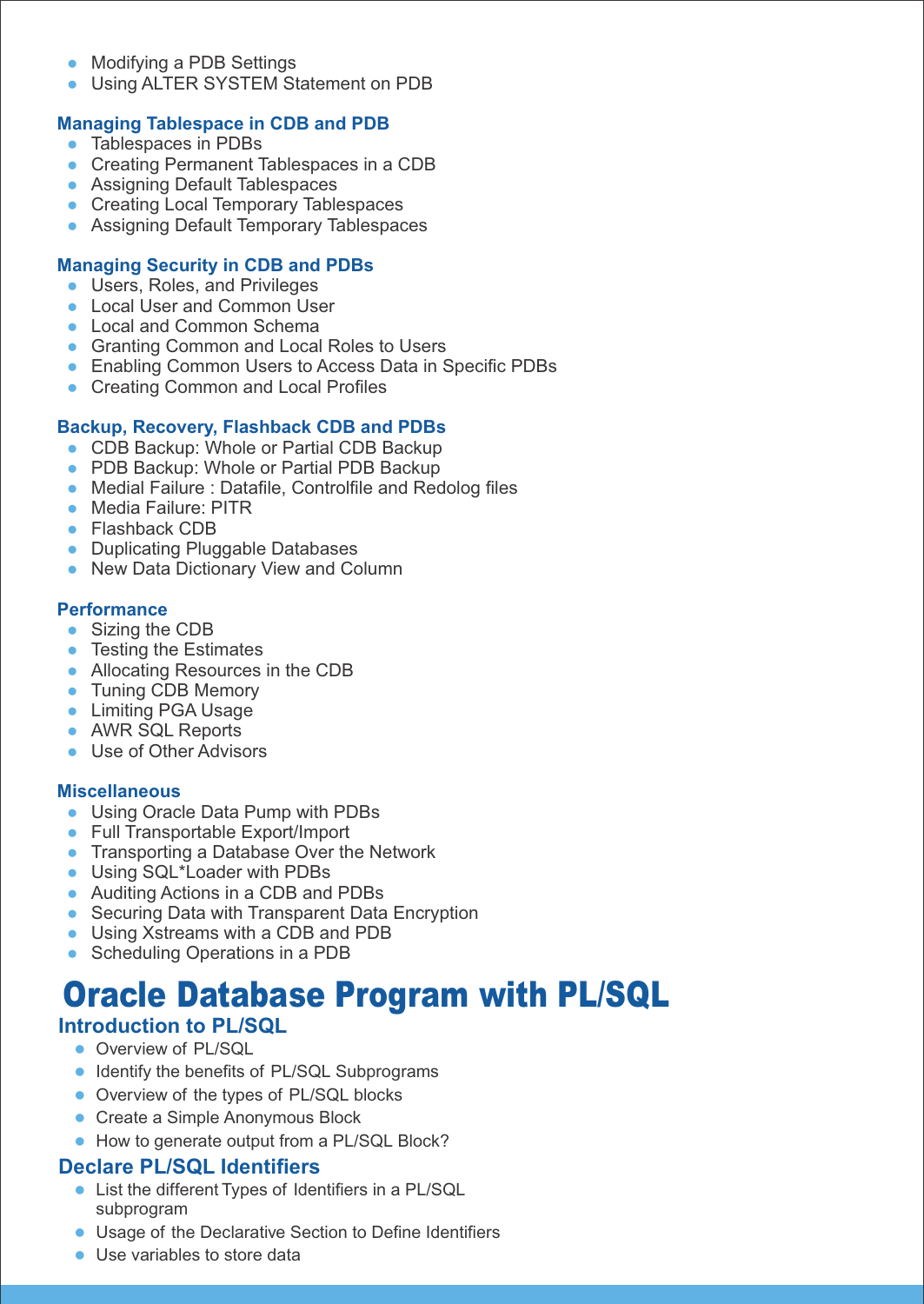- **Identify Scalar Data Types**
- The %TYPE Attribute
- What are Bind Variables?
- Sequences in PL/SQL Expressions

### **Write Executable Statements**

- Describe Basic PL/SQL Block Syntax Guidelines
- Learn to Comment the Code
- **Deployment of SQL Functions in PL/SQL**
- How to convert Data Types?
- **Describe Nested Blocks**
- Identify the Operators in PL/SQL
- Understand the SQL Cursor concept
- Use SQL Cursor Attributes to Obtain Feedback on DML
- Save and Discard Transactions

# **Control Structures**

- **Conditional processing using IF Statements**
- **Conditional processing using CASE Statements**
- **Describe simple Loop Statement**
- **Describe While Loop Statement**
- **Describe For Loop Statement**
- Use the Continue Statement

## **Composite Data Types**

- Use PL/SQL Records
- The %ROWTYPE Attribute
- **Insert and Update with PL/SQL Records**

# **Overview of Collections**

- Index by table
- Clustered table
- Varray

# **Explicit Cursors**

- What are Explicit Cursors?
- Declare the Cursor
- Open the Cursor
- Fetch data from the Cursor
- Close the Cursor
- Cursor FOR loop
- The %NOTFOUND and %ROWCOUNT Attributes
- Describe the FOR UPDATE Clause and WHERE CURRENT Clause

# **Exception Handling**

- **Understand Exceptions**
- Handle Exceptions with PL/SQL
- **Trap Predefined Oracle Server Errors**
- **Trap Non-Predefined Oracle Server Errors**
- **Trap User-Defined Exceptions**
- Propagate Exceptions
- RAISE\_APPLICATION\_ERROR Procedure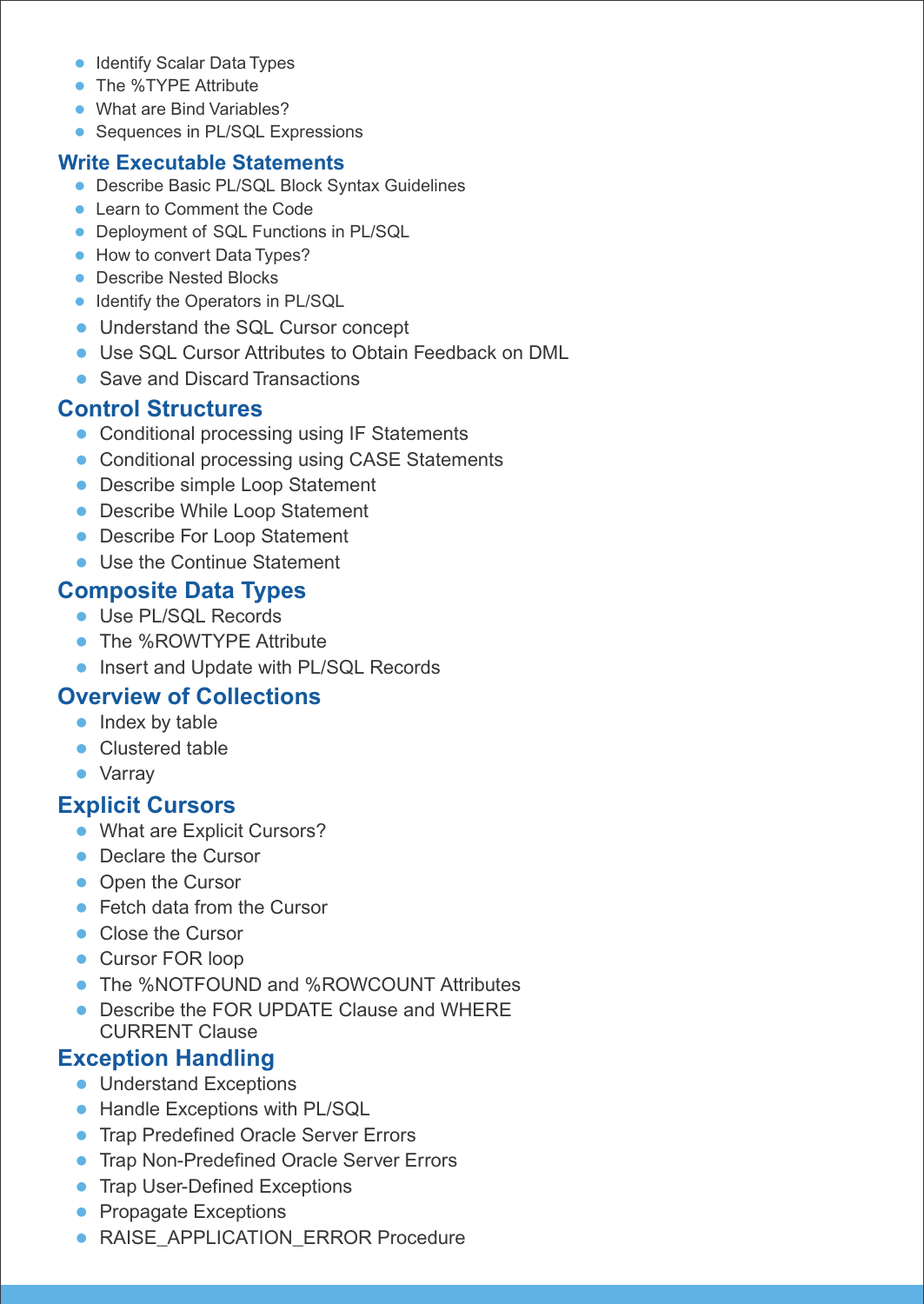# **Stored Procedures**

- **Create a Modularized and Layered Subprogram Design**
- **Modularize Development With PL/SQL Blocks**
- **Understand the PL/SQL Execution Environment**
- List the benefits of using PL/SQL Subprograms
- List the differences between Anonymous Blocks and **Subprograms**
- **Create, Call, and Remove Stored Procedures**
- **Implement Procedures Parameters and Parameters** Modes
- View Procedure Information

# **Triggers**

- **Describe Triggers**
- **Identify the Trigger Event Types and Body**
- **Business Application Scenarios for Implementing Triggers**
- Create DML Triggers using the CREATE TRIGGER Statement and SQL Developer
- **I** Identify the Trigger Event Types, Body, and Firing (Timing)
- Differences between Statement Level Triggers and Row Level Triggers
- **Create Instead of and Disabled Triggers**
- How to Manage, Test and Remove Triggers?

# Oracle Fusion Middleware 11g: Build Applications with Oracle Forms

# **Running a Forms Application**

- Running a Form
- Identifying the Data Elements
- Navigating a Forms Application
- Using the Modes of Operation
- **Querying Data**
- **Inserting, Updating, and Deleting Records**
- **Saving Changes**
- **Displaying Errors**

# **Working in the Forms Builder Environment**

- **•** Forms Builder Key Features
- **•** Forms Builder Components
- Navigating the Forms Builder Interface
- **Forms Builder Module Object Hierarchy**
- Customizing Your Forms Builder Session
- **Forms Executables and Module Types**
- **Defining Environment Variables**
- Testing a Form with the Run Form Button

# **Creating a Basic Form Module**

- Creating a New Form Module
- Creating a New Data Bock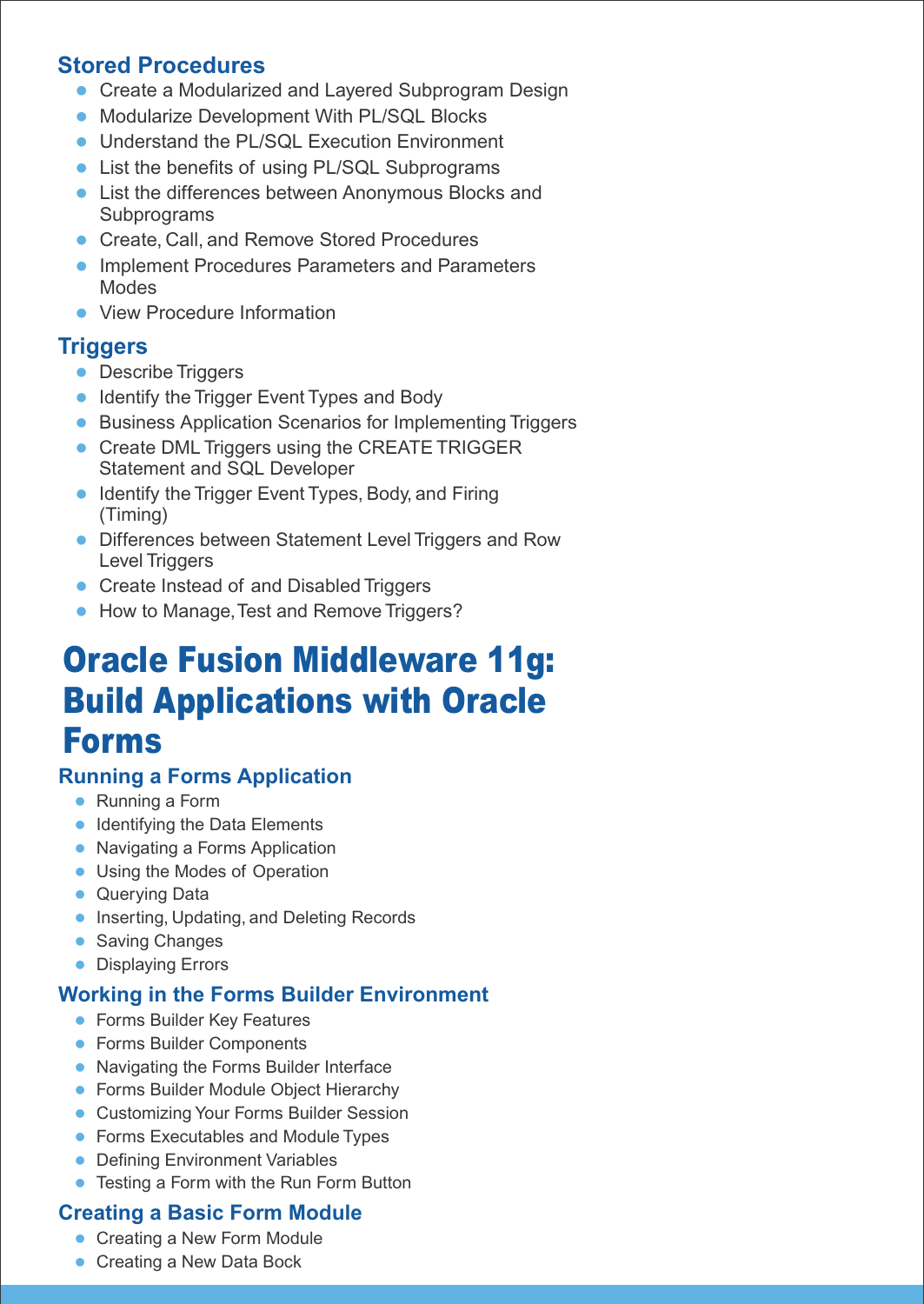- Using Template Forms
- Saving and Compiling a Form Module
- Module Types and Storage Formats
- Deploying a Form Module
- Producing Documentation

### **Creating a Master-Detail Form**

- **Creating Data Blocks with Relationships**
- Running a Master-Detail Form Module
- **Modifying the Structure of a Data Block**
- Modifying the Layout of a Data Block

### **Working Data Blocks and Frames**

- **Managing Object Properties**
- **Creating Visual Attributes**
- **Controlling the Behavior and Appearance of Data Blocks**
- Controlling Frame Properties
- **Displaying Multiple Property Palettes**
- **Setting Properties on Multiple Objects**
- Copying Properties
- Creating Control Blocks

### **Working with Text Items**

- Creating a Text Item
- Modifying the Appearance of a Text Item
- Controlling the Data of a Text Item
- Altering the Navigational Behavior of a Text Item
- **Enhancing the Relationship between Text Item and** Database
- Adding Functionality to a Text Item
- Displaying Helpful Messages

### **Creating LOVs and Editors**

- LOVs and Record Groups
- Creating an LOV Manually
- Using the LOV Wizard to Create an LOV
- Setting LOV Properties
- LOV Column Mapping
- Defining an Editor
- Setting Editor Properties
- Associating an Editor with a Text Item

### **Creating Additional Input Items**

- Input Items Overview
- Creating a Check Box
- Creating a List Item
- Creating a Radio Group

### **Creating Noninput Items**

- Noninput Items Overview
- Creating a Display Item
- Creating an Image Item
- Creating a Push Button
- Creating a Calculated Item
- Creating a Hierarchical Tree Item
- Creating a Bean Area Item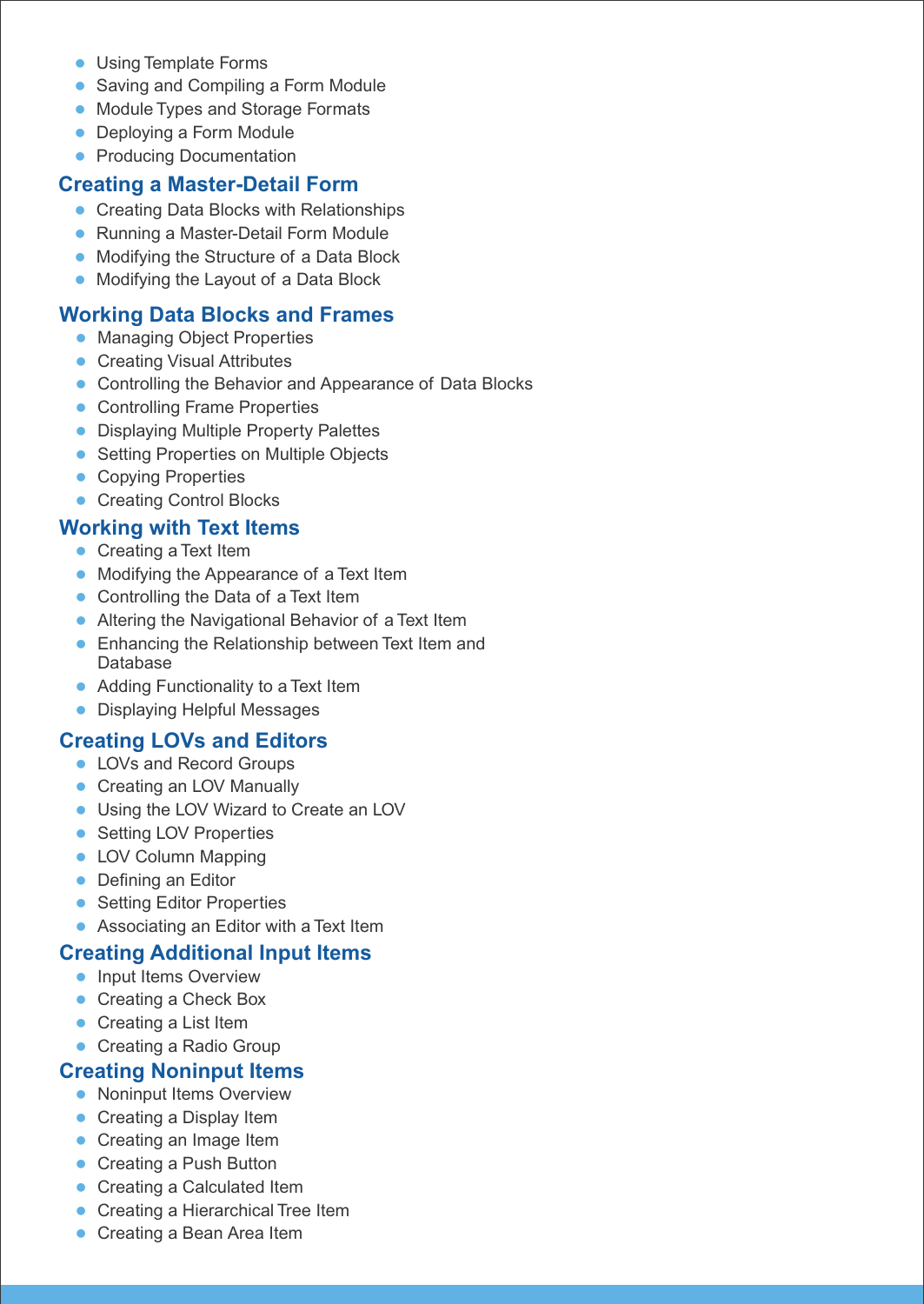### **Creating Windows and Content Canvases**

- Displaying a Form Module in Multiple Windows
- Creating a New Window
- Displaying a Form Module on Multiple Layouts
- Creating a New Content Canvas

### **Working with Other Canvas Types**

- Overview of Canvas Types
- Creating a Stacked Canvas
- Creating a Toolbar
- Creating a Tab Canvas

### **Producing and Debugging Triggers**

- **Trigger Overview**
- **Creating Triggers in Forms Builder**
- Specifying Execution Hierarchy
- PL/SQL Editor Features
- **Using the Database Trigger Editor**
- Using Variables in Triggers
- Adding Functionality with Built-in Subprograms
- Using the Forms Debugger

### **Adding Functionality to Items**

- Coding Item Interaction Triggers
- Interacting with Noninput Items

### **Displaying Run-Time Messages and Alerts**

- Built-Ins and Handling Errors
- **Controlling System Messages**
- The FORM\_TRIGGER\_FAILURE Exception
- **Triggers for Intercepting System Messages**
- Creating and Controlling Alerts
- **Handling Server Errors**

### **Validating User Input**

- Validation Process
- **Controlling Validation by Using Properties**
- **Controlling Validation by Using Triggers**
- **Performing Client-Side Validation with PJCs**
- **•** Tracking Validation Status
- Using Built-ins to Control When Validation Occurs

### **Writing Flexible Code**

- What is Flexible Code?
- Using System Variables for Flexible Coding
- Using Built-in Subprograms for Flexible Coding
- Copying and Subclassing Objects and Code
- Referencing Objects by Internal ID
- Referencing Items Indirectly

### **Sharing Objects and Code**

- **Benefits of Reusable Objects and Code**
- **Working with Property Classes**
- Working with Object Groups
- Copying and Subclassing Objects and Code
- **Working with Object Libraries**
- **Working with SmartClasses**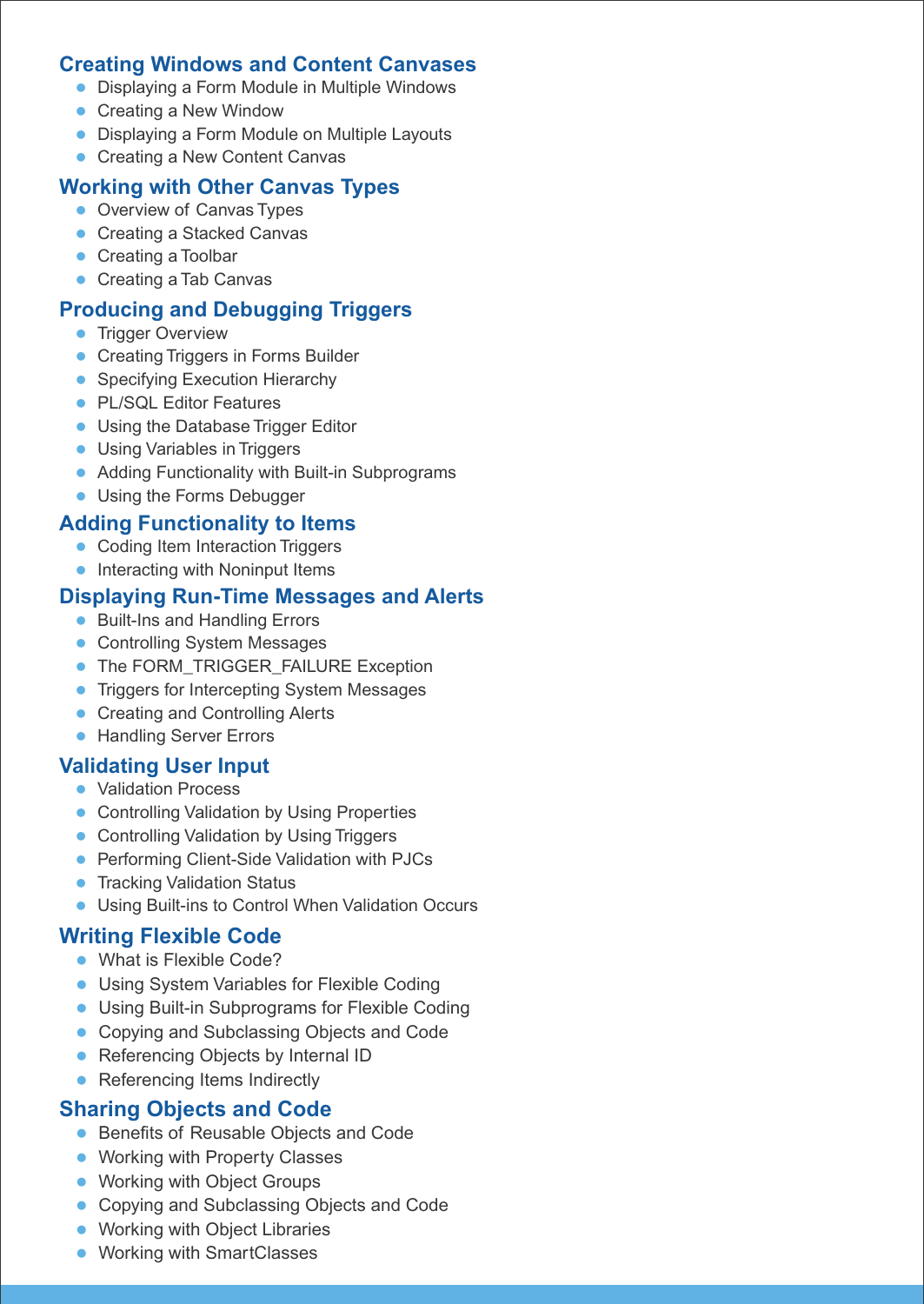- **Reusing PL/SQL**
- **Working with PL/SQL Libraries**

# **Introducing Multiple Form Applications**

- **Multiple Form Applications Overview**
- **Starting Another Form Module**
- **Defining Multiple Form Functionality**
- Sharing Data among Modules

# Oracle Reports Developer 11g: Build Reports

# **Introduction to Oracle Reports Developer**

- **•** Business Intelligence
- **•** Enterprise Reporting
- **Oracle Reports Developer**
- Oracle Database 11g
- Oracle Developer Suite 11g
- Oracle Application Server 11g
- **OracleAS Reports Services**
- **OracleAS Reports Services Architecture for the Web**

# **Designing and Running Reports**

- **Understanding User Requirements**
- **Designing Reports**
- **•** Tabular
- **Master-Detail**
- Master with Two Details
- **•** Matrix
- Retrieving and Sharing Data
- Running a Report

# **Enhancing Reports Using the Data Model: Queries and Groups**

- The Data Model Objects
- **Modifying Properties of a Query**
- **Applying Changes**
- Changing the Group Structure
- **Group Hierarchy**
- Ordering Data in a Group
- Query Modifications
- **•** Filtering Data in a Group

# **Enhancing Reports Using the Data Model: Creating Columns**

- Data Model Columns
- Maintaining Data Source Columns
- **Producing File Content Output**
- Creating a Column
- **Creating Summary Columns**
- **Displaying Subtotals**
- **Displaying Percentages**
- Creating a Formula Column

# **Controlling the Paper Layout: Common Properties**

- **Modifying Paper Layout Object Properties**
- Common Layout Properties